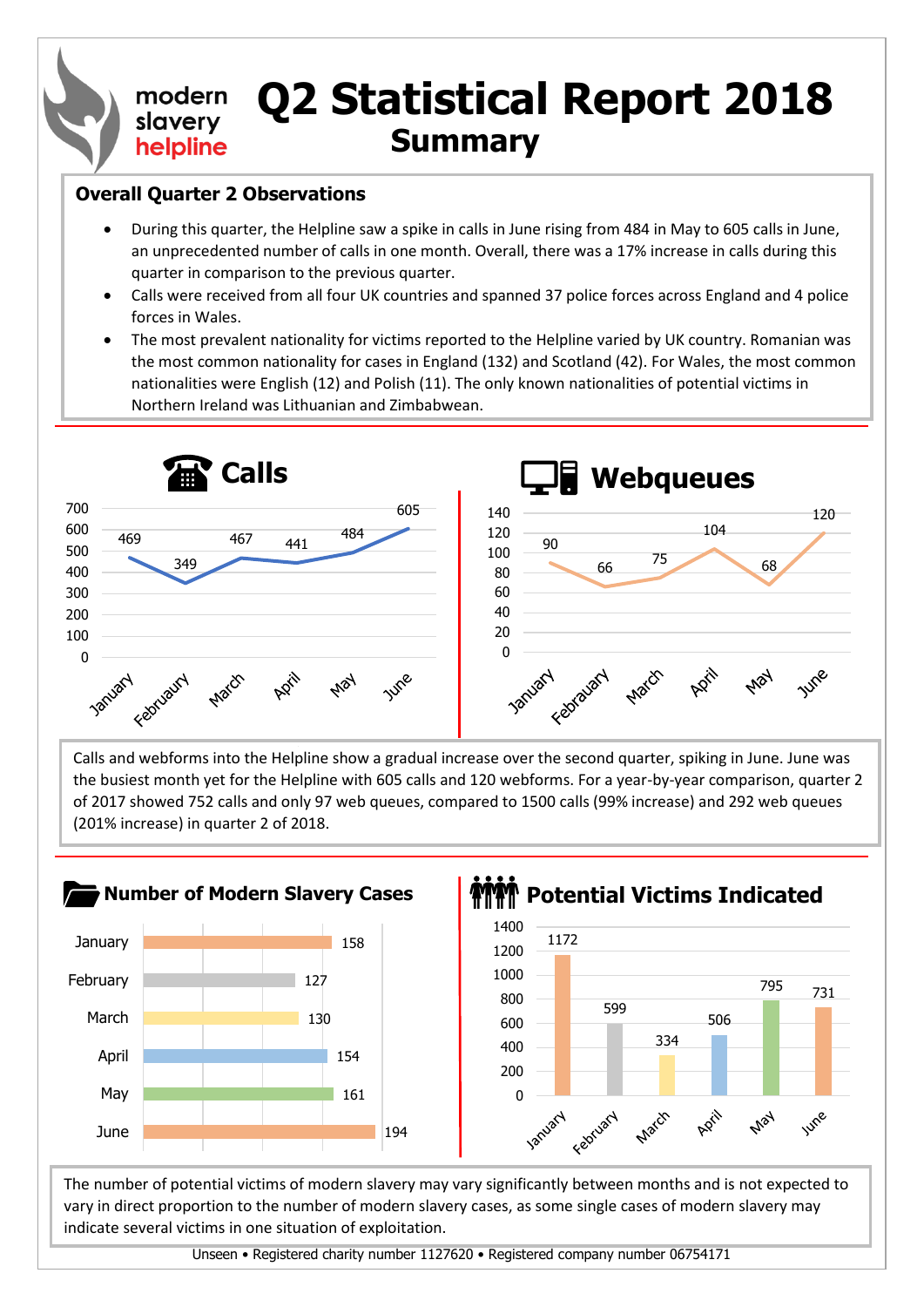### **April - June 2018**  modern slavery **Totals** helpline

| 働          | <b>1500</b> Calls into the Helpline - 08000 121 700       |                                                 |  |  |  |  |  |  |  |  |  |  |
|------------|-----------------------------------------------------------|-------------------------------------------------|--|--|--|--|--|--|--|--|--|--|
| $\Box$     | 292 Online Reports - modernslaveryhelpline.org/report     |                                                 |  |  |  |  |  |  |  |  |  |  |
| $\sqrt{2}$ |                                                           | <b>1252</b> Cases   509 Cases of Modern Slavery |  |  |  |  |  |  |  |  |  |  |
| <b>MM</b>  | <b>2032</b> Potential Victims of Modern Slavery Indicated |                                                 |  |  |  |  |  |  |  |  |  |  |

#### **Type of Cases**

| Modern Slavery, 41%, 509     |  |  |
|------------------------------|--|--|
|                              |  |  |
| Non Modern Slavery, 40%, 495 |  |  |
|                              |  |  |
|                              |  |  |
| Non- Substantive, 11%, 141   |  |  |
|                              |  |  |
| General Info, 8%, 107        |  |  |
|                              |  |  |

**Modern Slavery Cases (one or more indicators of modern slavery identified)**

**Non-Modern Slavery Cases (other crimes, vulnerabilities, needs, risks)**

**General Information Cases (media, info about Helpline, general Qs about MS in the UK)**

**Non-Substantive Cases (wrong number, hang ups, inaudible connection)**

Indicators of modern slavery reported to the Helpline include, but are not limited to, passport confiscation, little or no pay, debt bondage, isolation, monitoring, physical abuse, and demeaning/dehumanising treatment. Many of the general information cases relate to requests for Helpline materials and media interviews. A significant proportion of non-modern slavery cases handled by the Helpline relate to potential labour abuse, payment issues or employment contract concerns. Modern slavery cases reported to the Helpline may be from various locations in the UK (including abroad) and may not be city or town specific.

These categories correspond with the offences in the Modern **Type of Modern Slavery** Slavery Act 2015 and the National Crime Agency's published National Referral Mechanism statistics. In the second quarter, almost half of the Modern Slavery cases were 'forced labour' where no movement was reported. This includes Forced Prostitution. This differs from Human Trafficking for Non-Sexual or Sexual Exploitation where movement is required. Instances of Domestic Servitude may either be classified as Human Trafficking for Non-Sexual Exploitation or Slavery/Servitude. Cases involving more than one form of MS are recorded as 'various'. Cases recorded as 'unknown' may result from a technical assistance call with a professional dealing with a victim where the specific details of the exploitation are not disclosed.

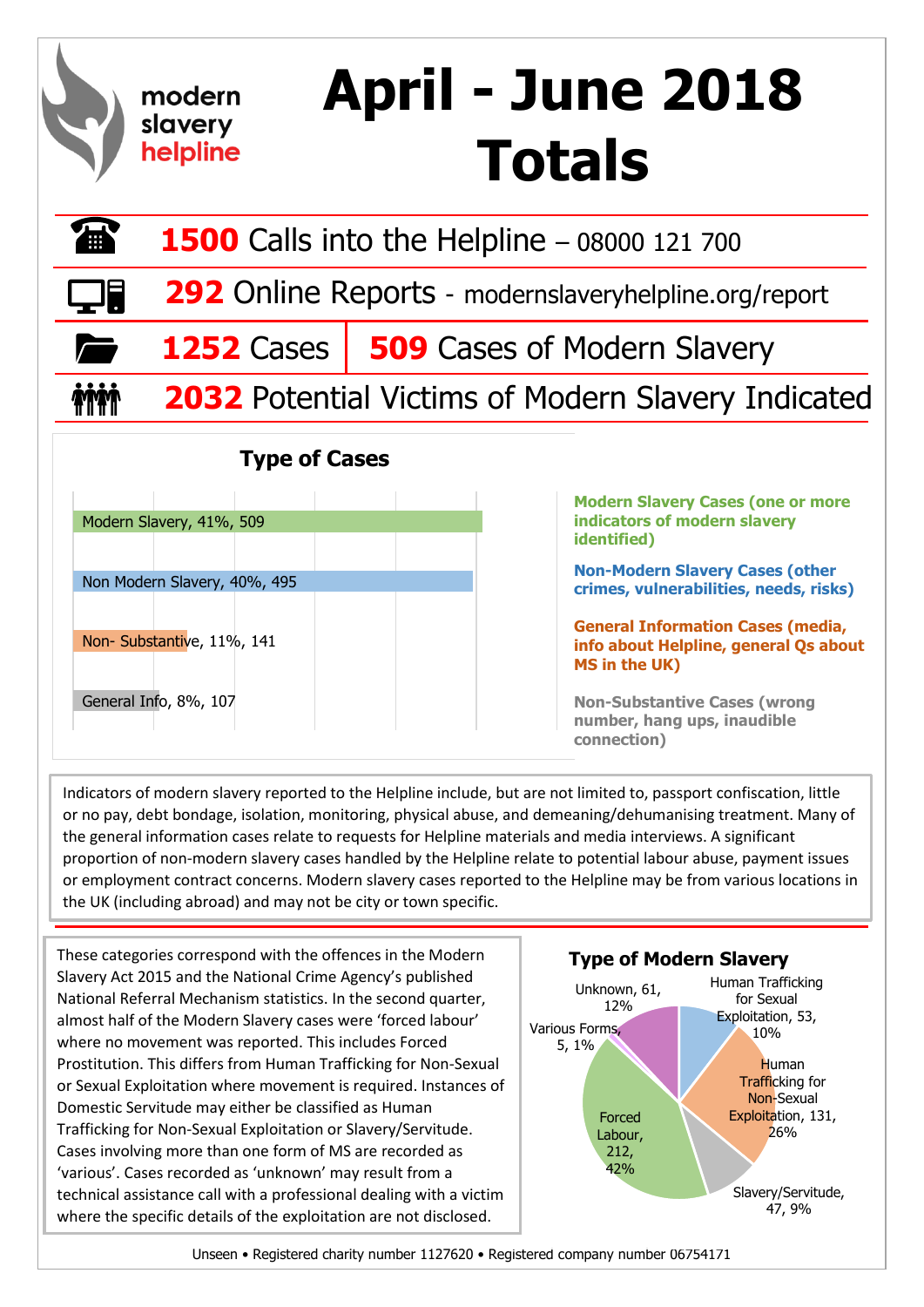**843 Referrals and Signposts** The number of referrals and signposts include those made on non-MS cases. Referrals may be made for other crimes indicated or non-MS related safeguarding concerns. Cases may have more than one referral or signpost made. Additional referrals may be made as new information is obtained on a case. Conversely, no referral may be made on a case, where that is appropriate. **Proximity of Caller to the Victim(s) in Modern Slavery Cases** Female, 396, 19% Unknown, 681, 34% Male, 954, 47% **Gender of Potential Victims of Modern Slavery** There was also one Transgender Female potential victim reported. Drugs, 12, 40% Begging, 14, 47% Other, 4, 13% **Type of Criminal Exploitation** This quarter, the Helpline recorded 30 cases of criminal exploitation, indicating 138 potential victims. 25 cases and 41 potential victims were indicated during the previous quarter, meaning that the reporting of criminal exploitation to the Helpline is increasing. The 'other' crimes reported were fraud, money laundering, acting without a sales license and selling stolen goods. These are cases where potential victims were reportedly made to commit these crimes by exploiters. 493 51 10 289 0 100 200 300 400 500 600 Referrals to Law Enforcement, Government Safeguarding or GLAA Referrals to Local Authority Teams Referrals to NGOS for NRM or services Signposting (incl. NGOs) for other services or support



In most cases recorded as MS, either the victim themselves called the Helpline or someone who has direct contact with the potential victim called. Callers in direct contact with a victim may include an NGO, friends or family of the potential victim, health professional, police, or local authority personnel such as social services. Indirect contact is recorded where the caller knows of the situation or the individual involved but has not had direct contact with the potential victim themselves. This may be where the caller has been told of a situation that involves a friend of a friend. Observation of suspicious activity refers to third-party tip offs where the information provided by the caller is often more limited.

The gender of potential victims is recorded by the Helpline where this is provided by the caller. If the caller is unable to specify the gender of indicated victims, 'unknown' is recorded.

**Age of Potential Victims of** 



Potential victims' ages are recorded based on caller information. If the caller does not know the age of the victim, 'unknown' is recorded. In all cases, the Helpline seeks to establish if a minor is involved in a situation.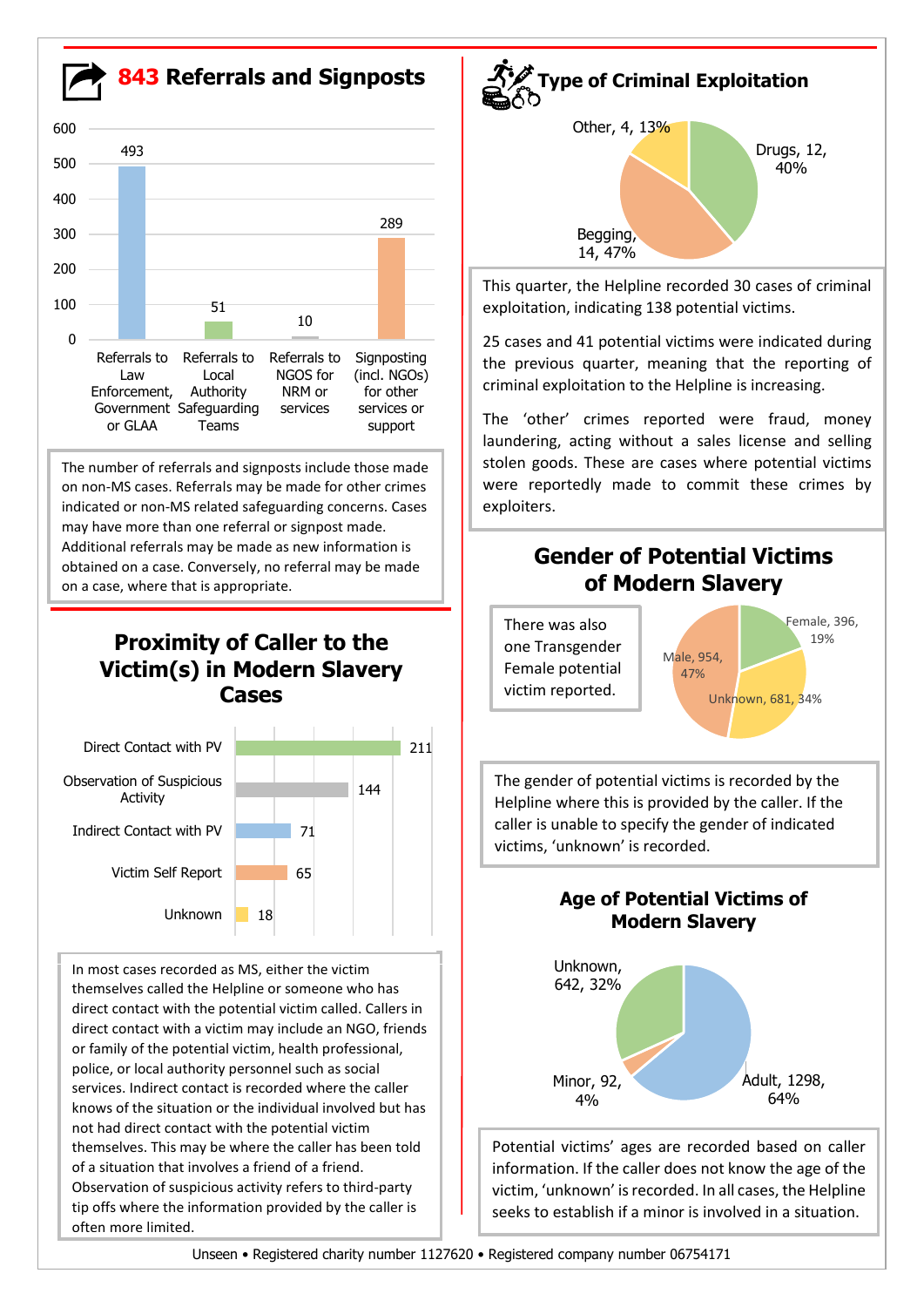# **England**

**1019** Calls relating to new cases in England

**207** Online Reports of new cases in England

**393** Cases of Modern Slavery

#### **inin 1679** Potential Victims of Modern Slavery

The Helpline may receive multiple contacts on one case. For example, a case may start with an online report and then subsequent calls about that case could be made into the Helpline. Calls are recorded relating to cases of Modern Slavery reportedly occurring in England, even when the caller may be calling from another country. The caller may also talk in general terms about cases in England but may not specify a particular town, city or county.





#### **Common Potential Victim Nationalities**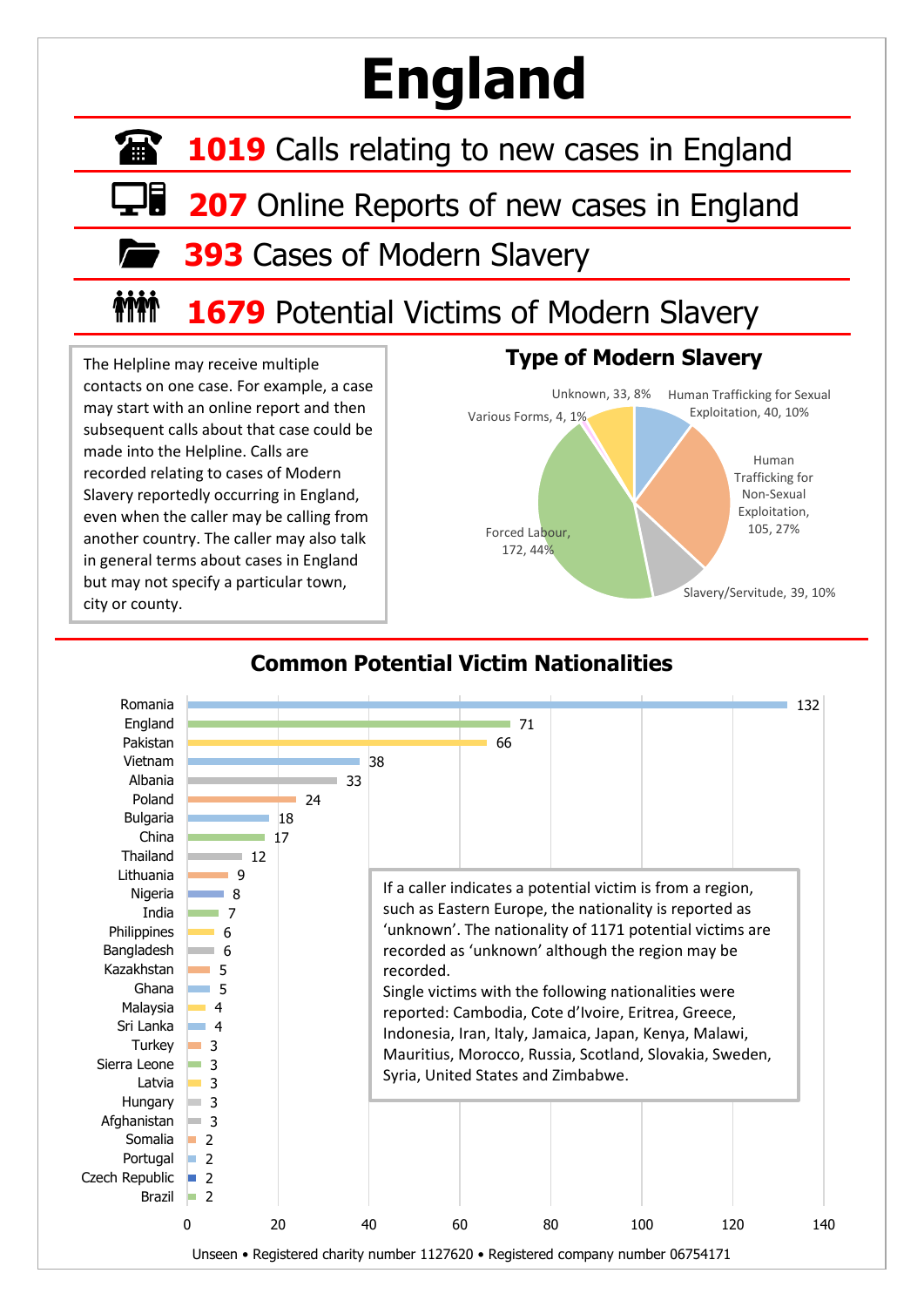```
昆
```
## Locations of Exploitation in England

|                                       |                                               |                    |                |                        | Type of Exploitation          |                |                |                                 |                | <b>Adults</b>      |                |                 | <b>Minors</b>       |                |                | Unknown Age        | Total # of<br>Modern<br>Slavery<br>Referrals |                |                 |
|---------------------------------------|-----------------------------------------------|--------------------|----------------|------------------------|-------------------------------|----------------|----------------|---------------------------------|----------------|--------------------|----------------|-----------------|---------------------|----------------|----------------|--------------------|----------------------------------------------|----------------|-----------------|
|                                       | Total $#$<br>of<br>Modern<br>Slavery<br>Cases | Slavery/ Servitude | Forced Labour  | HT Sexual Exploitation | HT Non-Sexual<br>Exploitation | Unknown        | Various        | Total #<br>of<br><b>Victims</b> | Male           | Female             | Unknown        | Male            | Female              | Unknown        | Male           | Female             | Unknown                                      | Police         | Local Authority |
| England                               | 393                                           | 39                 | 172            | 40                     | 105                           | 33             | $\overline{4}$ | 1679                            | 631            | 209                | 182            | 25              | 35                  | 15             | 110            | 50                 | 422                                          | 271            | 38              |
| Avon and<br><b>Somerset Police</b>    | 18                                            | $\overline{2}$     | 7              | $\overline{4}$         | 2                             | 3              | $\mathbf{0}$   | 56                              | 36             | 9                  | $\mathbf{1}$   | $\mathbf{1}$    | $\mathbf{1}$        | $\mathbf{0}$   | 1              | 3                  | 4                                            | 11             | 3               |
| Cambridgeshire<br>Constabulary        | 8                                             | $\mathbf{0}$       | 6              | $\mathbf{1}$           | $\mathbf{1}$                  | $\overline{0}$ | $\mathbf{0}$   | 44                              | 13             | 3                  | $\overline{2}$ | $\mathbf{1}$    | 1                   | $\mathbf{0}$   | 4              | 13                 | 7                                            | 6              | $\mathbf{1}$    |
| Cheshire<br>Constabulary              | 9                                             | $\mathbf{0}$       | 3              | $\mathbf{0}$           | 5                             | $\mathbf{1}$   | $\mathbf{0}$   | 27                              | 22             | 3                  | $\overline{2}$ | $\overline{0}$  | $\mathbf{0}$        | $\mathbf{0}$   | $\mathbf{0}$   | $\mathbf{0}$       | $\mathbf{0}$                                 | 8              | $\overline{0}$  |
| <b>Cleveland Police</b>               | $\mathbf{1}$                                  | $\mathbf{0}$       | $\bf{0}$       | $\mathbf{1}$           | $\overline{0}$                | $\overline{0}$ | $\mathbf{0}$   | 3                               | $\mathbf{0}$   | $\overline{2}$     | $\bf{0}$       | $\overline{0}$  | 1                   | $\overline{0}$ | $\overline{0}$ | $\mathbf{0}$       | $\mathbf{0}$                                 | $\overline{2}$ | $\mathbf{1}$    |
| Cumbria<br>Constabulary               | 5                                             | 1                  | $\overline{2}$ | $\mathbf{0}$           | $\overline{2}$                | $\mathbf{0}$   | $\mathbf{0}$   | 17                              | 13             | 2                  | $\mathbf{0}$   | $\bf{0}$        | 0                   | $\mathbf{0}$   | $\mathbf{0}$   | $\overline{2}$     | $\mathbf{0}$                                 | 3              | $\mathbf{1}$    |
| <b>Derbyshire Police</b>              | 11                                            | $\mathbf{1}$       | 5              | $\mathbf{1}$           | 3                             | $\mathbf{1}$   | $\overline{0}$ | 30                              | 16             | 7                  | $\mathbf{0}$   | $\bf{0}$        | $\mathbf{0}$        | $\mathbf{0}$   | $\mathbf{0}$   | $\mathbf{1}$       | 6                                            | 6              | $\overline{0}$  |
| Devon and<br>Cornwall<br>Constabulary | 10                                            | $\mathbf{1}$       | $\overline{4}$ | $\mathbf{0}$           | $\overline{4}$                | $\mathbf{1}$   | $\overline{0}$ | 27                              | 20             | 3                  | $\bf{0}$       | 1               | 1                   | $\overline{0}$ | $\mathbf{0}$   | $\mathbf{0}$       | $\overline{2}$                               | 6              | 0               |
| <b>Dorset Police</b>                  | 3                                             | $\mathbf{0}$       | 0              | $\mathbf{1}$           | $\mathbf{1}$                  | $\overline{0}$ | $\mathbf{1}$   | 5                               | $\mathbf{1}$   | 3                  | $\mathbf{0}$   | $\mathbf{0}$    | $\mathbf{0}$        | $\mathbf{0}$   | $\mathbf{0}$   | $\mathbf{1}$       | $\mathbf{0}$                                 | $\overline{2}$ | $\mathbf{0}$    |
| Durham<br>Constabulary                | $\overline{2}$                                | $\mathbf{0}$       | 2              | $\bf{0}$               | $\mathbf{0}$                  | $\mathbf{0}$   | $\mathbf{0}$   | 6                               | $\overline{4}$ | $\mathbf{0}$       | $\pmb{0}$      | $\bf{0}$        | $\mathbf{0}$        | $\mathbf{0}$   | $\mathbf{0}$   | $\mathbf{0}$       | $\overline{2}$                               | 1              | 0               |
| <b>Essex Police</b>                   | 10                                            | $\overline{2}$     | 5              | $\bf{0}$               | 3                             | $\overline{0}$ | $\overline{0}$ | 38                              | 19             | 5                  | $\bf{0}$       | $\overline{0}$  | $\mathbf{1}$        | $\overline{0}$ | $\overline{2}$ | $\mathbf{0}$       | 11                                           | 6              | $\overline{0}$  |
| Gloucestershire<br>Police             | 3                                             | $\mathbf{0}$       | $\mathbf{1}$   | $\mathbf{0}$           | $\mathbf{1}$                  | $\mathbf{1}$   | $\mathbf{0}$   | 8                               | $\overline{2}$ | 3                  | $\mathbf{0}$   | $\overline{0}$  | $\mathbf{1}$        | $\mathbf{0}$   | $\mathbf{0}$   | $\overline{2}$     | $\mathbf{0}$                                 | $\mathbf{1}$   | 0               |
| Greater<br>Manchester Police          | 17                                            | $\mathbf{1}$       | 8              | $\overline{4}$         | 4                             | $\overline{0}$ | $\overline{0}$ | 59                              | 45             | 7                  | $6\,$          | $\overline{0}$  | $\mathbf{0}$        | $\mathbf{0}$   | $\mathbf{0}$   | $\mathbf{1}$       | $\mathbf{0}$                                 | 13             | $\mathbf{1}$    |
| Hampshire<br>Constabulary             | 10                                            | $\mathbf{0}$       | 6              | $\mathbf{0}$           | 3                             | $\mathbf{1}$   | $\mathbf{0}$   | 53                              | 18             | 3                  | 27             | $\overline{2}$  | $\mathbf{0}$        | $\mathbf{0}$   | 1              | $\mathbf{0}$       | $\overline{2}$                               | 9              | $\mathbf{1}$    |
| <b>Hertfordshire</b><br>Constabulary  | 5                                             | $\mathbf{0}$       | 3              | 1                      | 1                             | $\overline{0}$ | $\mathbf{0}$   | 6                               | $\overline{2}$ | 1                  | $\overline{2}$ | $\overline{0}$  | 0                   | $\mathbf{0}$   | 1              | $\mathbf{0}$       | $\mathbf{0}$                                 | 3              | $\overline{0}$  |
| Humberside Police                     | 6                                             | $\boldsymbol{0}$   | 3              | $\mathbf{1}$           | $\mathbf{1}$                  | $\bf{0}$       | $\mathbf{1}$   | 17                              | 12             | $\overline{2}$     | $\pmb{0}$      | $\pmb{0}$       | $\pmb{0}$           | $\pmb{0}$      | $\mathbf{1}$   | $\mathbf{1}$       | $\mathbf 1$                                  | 6              | $\overline{2}$  |
| <b>Kent Police</b>                    | 13                                            | $\mathbf{0}$       | 8              | $\mathbf{1}$           | 4                             | $\overline{0}$ | $\overline{0}$ | 82                              | 52             | 3                  | $\mathbf{0}$   | $\overline{0}$  | 22                  | $\overline{0}$ | $\overline{2}$ | $\mathbf{0}$       | 14                                           | 12             | $\mathbf{1}$    |
| Lancashire<br>Constabulary            | 5                                             | $\mathbf{0}$       | $\overline{2}$ | $\mathbf{0}$           | 3                             | $\mathbf{0}$   | $\overline{0}$ | 20                              | $\overline{9}$ | 3                  | $\overline{4}$ | 1               | $\mathbf{1}$        | $\overline{2}$ | $\mathbf{0}$   | $\mathbf{0}$       | $\mathbf{0}$                                 | 8              | $\overline{0}$  |
| Leicestershire<br>Constabulary        | 6                                             | $\mathbf{0}$       | 0              | $\overline{4}$         | $\mathbf{0}$                  | $\mathbf{1}$   | 1              | 19                              | $\overline{2}$ | 10                 | $\mathbf{1}$   | 1               | $\mathbf{0}$        | $\mathbf{0}$   | $\mathbf{0}$   | $\mathbf{0}$       | 5                                            | $\overline{2}$ | $\overline{2}$  |
| <b>Lincolnshire Police</b>            | 4                                             | $\mathbf{0}$       | 2              | 1                      | 0                             | $\mathbf{1}$   | $\mathbf{0}$   | 10                              | 7              | $\mathbf{1}$       | $\mathbf{0}$   | $\mathbf{0}$    | $\overline{0}$      | $\mathbf{0}$   | 2              | $\mathbf{0}$       | $\mathbf{0}$                                 | $\overline{2}$ | $\overline{0}$  |
| Merseyside Police                     | 6                                             | $\mathbf{0}$       | $\overline{4}$ | $\bf{0}$               | $\overline{2}$                | $\overline{0}$ | $\mathbf{0}$   | 20                              | 13             | $\mathbf{1}$<br>65 | $\mathbf{0}$   | $\overline{0}$  | 0<br>$\overline{3}$ | $\mathbf{0}$   | $\mathbf{0}$   | $\mathbf{1}$<br>11 | 5                                            | 5              | $\mathbf{0}$    |
| Metropolitan Police<br>Norfolk        | 104                                           | 16                 | 36             | 14                     | 32                            | 5              | $\mathbf{1}$   | 430                             | 89             |                    | 130            | $6\phantom{1}6$ |                     | $6\phantom{1}$ | 79             |                    | 41                                           | 61             | 12              |
| Constabulary                          | 3                                             | $\mathbf{0}$       | $\bf{0}$       | $\mathbf{0}$           | $\overline{2}$                | $\mathbf{0}$   | $\mathbf{1}$   | 12                              | 10             | 1                  | $\mathbf{1}$   | $\mathbf{0}$    | $\mathbf{0}$        | $\mathbf{0}$   | $\mathbf{0}$   | $\mathbf{0}$       | $\mathbf{0}$                                 | 3              | $\mathbf{1}$    |
| Northamptonshire<br>Police            | $\overline{2}$                                | $\mathbf{0}$       | $\overline{2}$ | $\mathbf{0}$           | $\mathbf{0}$                  | $\mathbf{0}$   | $\overline{0}$ | 8                               | $6\phantom{1}$ | $\overline{2}$     | $\mathbf{0}$   | $\overline{0}$  | $\mathbf{0}$        | $\mathbf{0}$   | $\mathbf{0}$   | $\mathbf{0}$       | $\mathbf{0}$                                 | $\overline{2}$ | $\mathbf{1}$    |
| Northumbria Police                    | 3                                             | $\mathbf{0}$       | $\overline{2}$ | $\mathbf{0}$           | $\mathbf{1}$                  | $\mathbf{0}$   | $\overline{0}$ | 10                              | $\overline{7}$ | $\mathbf{0}$       | $\mathbf{0}$   | $\mathbf{0}$    | $\mathbf{0}$        | $\mathbf{0}$   | $\mathbf{1}$   | $\mathbf{0}$       | $\overline{2}$                               | $\overline{2}$ | $\mathbf{0}$    |
| North Yorkshire<br>Police             | $\overline{2}$                                | $\pmb{0}$          | 2              | $\mathbf{0}$           | $\mathbf{0}$                  | $\mathbf{0}$   | $\mathbf{0}$   | 11                              | 11             | $\mathbf{0}$       | $\mathbf{0}$   | $\overline{0}$  | $\mathbf{0}$        | $\mathbf{0}$   | $\mathbf{0}$   | $\mathbf{0}$       | $\mathbf{0}$                                 | $\mathbf{1}$   | $\mathbf{0}$    |
| Nottinghamshire<br>Police             | 11                                            | $\mathbf{1}$       | 6              | $\mathbf{1}$           | 1                             | $\mathbf{1}$   | 1              | 37                              | 25             | 6                  | $\pmb{0}$      | $\overline{2}$  | $\mathbf{0}$        | $\overline{2}$ | $\mathbf{0}$   | $\overline{2}$     | $\mathbf{0}$                                 | 8              | $\mathbf{1}$    |
| South Yorkshire<br>Police             | 9                                             | $\pmb{0}$          | 5              | $\overline{2}$         | 2                             | 0              | $\mathbf{0}$   | 28                              | 17             | 8                  | $\pmb{0}$      | $\mathbf{0}$    | $\mathbf{1}$        | $\mathbf{0}$   | $\mathbf{0}$   | $\mathbf{1}$       | $\mathbf{0}$                                 | 5              | $\mathbf{0}$    |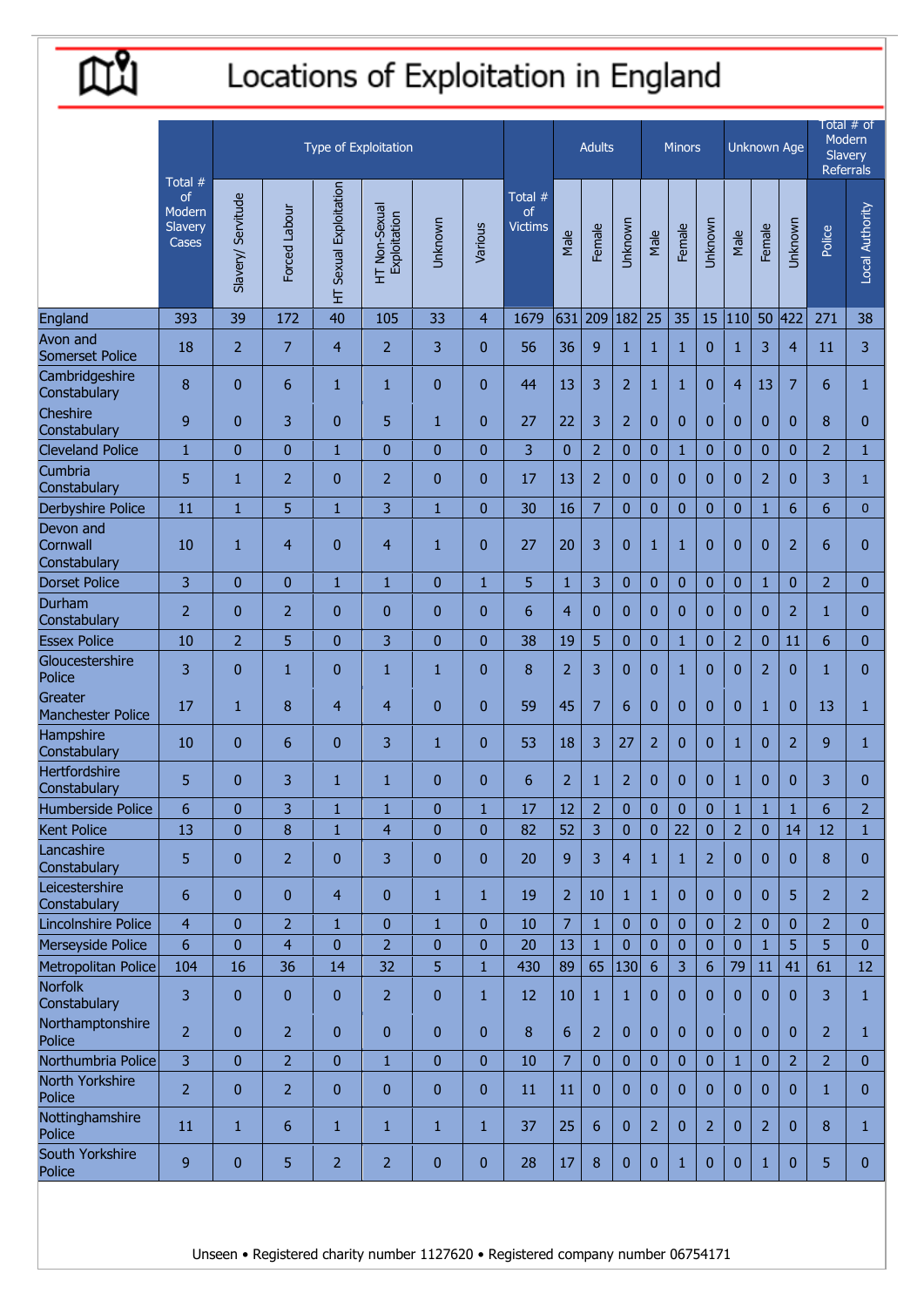#### Locations of Exploitation in England (continued) Щ

| <b>Staffordshire</b><br>Police     | 7              | $\Omega$       | 5              | $\overline{0}$ | $\overline{2}$ | $\Omega$       | $\overline{0}$ | 45             | 30 | 8              | $\Omega$       | $\Omega$       |                | $\overline{0}$ | $\overline{4}$ | $\Omega$       | 3              | 5              |                |
|------------------------------------|----------------|----------------|----------------|----------------|----------------|----------------|----------------|----------------|----|----------------|----------------|----------------|----------------|----------------|----------------|----------------|----------------|----------------|----------------|
| <b>Suffolk</b><br>Constabulary     | 5              | 1              | 3              | $\mathbf{0}$   | 1              | $\Omega$       | $\overline{0}$ | $\overline{7}$ | 6  | и              | $\overline{0}$ | $\Omega$       |                | $\Omega$       |                | $\Omega$       | $\overline{0}$ | 3              |                |
| <b>Surrey Police</b>               | 7              | Ш              | 4              | $\Omega$       | $\overline{2}$ | $\Omega$       | $\mathbf{0}$   | 16             | 11 | $\overline{2}$ | 0              | $\Omega$       |                | $\Omega$       |                | $\Omega$       | $\overline{2}$ | 9              | $\Omega$       |
| <b>Sussex Police</b>               | 10             | $\overline{0}$ | 4              | $\overline{0}$ | 5              |                | $\mathbf{0}$   | 241            | 31 | 6              | 0              | $\mathbf{0}$   | $\Omega$       | $\Omega$       | $\overline{2}$ | $\overline{2}$ | 200            | 8              | $\mathbf{0}$   |
| <b>Thames Valley</b><br>Police     | 17             | $\overline{2}$ | 6              | и<br>ш         | $\overline{7}$ |                | $\overline{0}$ | 104            | 33 | 5              | 5              | 5              | $\overline{2}$ | $\overline{0}$ |                | $\overline{2}$ | 51             | 12             | 3              |
| Warwickshire<br>Police             |                |                | $\overline{0}$ | $\mathbf{0}$   | $\overline{0}$ | $\overline{0}$ | $\overline{0}$ | $\mathbf{1}$   | 0  | 1              | $\Omega$       | $\Omega$       |                | $\overline{0}$ | $\overline{0}$ | $\overline{0}$ | $\overline{0}$ | $\overline{0}$ | $\Omega$       |
| <b>West Mercia</b><br>Constabulary | 5              | $\overline{0}$ | 4              | $\mathbf{0}$   | и<br>ш         | $\Omega$       | $\overline{0}$ | 18             | 5  | $\mathbf{q}$   | $\overline{0}$ | $\Omega$       |                | $\Omega$       | $\Omega$       | $\overline{0}$ | 4              | 7              |                |
| <b>West Midlands</b><br>Police     | 28             | $\overline{2}$ | 12             | $\overline{2}$ | 6              | 6              | $\mathbf{0}$   | 71             | 38 | 19             | $\overline{0}$ | 3              |                | $\mathbf{1}$   |                | $\overline{2}$ | 7              | 15             | $\overline{2}$ |
| <b>West Yorkshire</b><br>Police    | 17             | 3              | 9              | $\overline{0}$ | $\overline{2}$ | $\overline{2}$ | $\mathbf{0}$   | 42             | 22 | 6              | $\overline{2}$ | 1              |                | $\overline{2}$ | 5              | $\overline{0}$ | 5              | 11             |                |
| <b>Wiltshire</b><br>Constabulary   | $\overline{2}$ | $\overline{0}$ | $\overline{2}$ | $\overline{0}$ | $\overline{0}$ | $\overline{0}$ | $\overline{0}$ | $\overline{4}$ | 0  | $\overline{0}$ | $\overline{2}$ | $\overline{2}$ |                | $\overline{0}$ | $\overline{0}$ | $\overline{0}$ | $\overline{0}$ | 1              | $\Omega$       |
| <b>Unknown</b>                     | 19             | 3              | 3              | 3              | 6              | 4              |                | 70             | 10 | 7              | 0              | $\overline{0}$ | 5              | 0              | 4              | $\overline{2}$ | 51             | 6              |                |

The number of potential victims and modern slavery cases recorded by force area may be higher than the total number of victims and cases indicated for England. This is because a victim may have been reported as having been exploited in more than one force area or location. Only police forces with reported cases of exploitation are listed. For more information on data regarding referrals and case locations, please see the Frequently Asked Questions at modernslaveryhelpline.org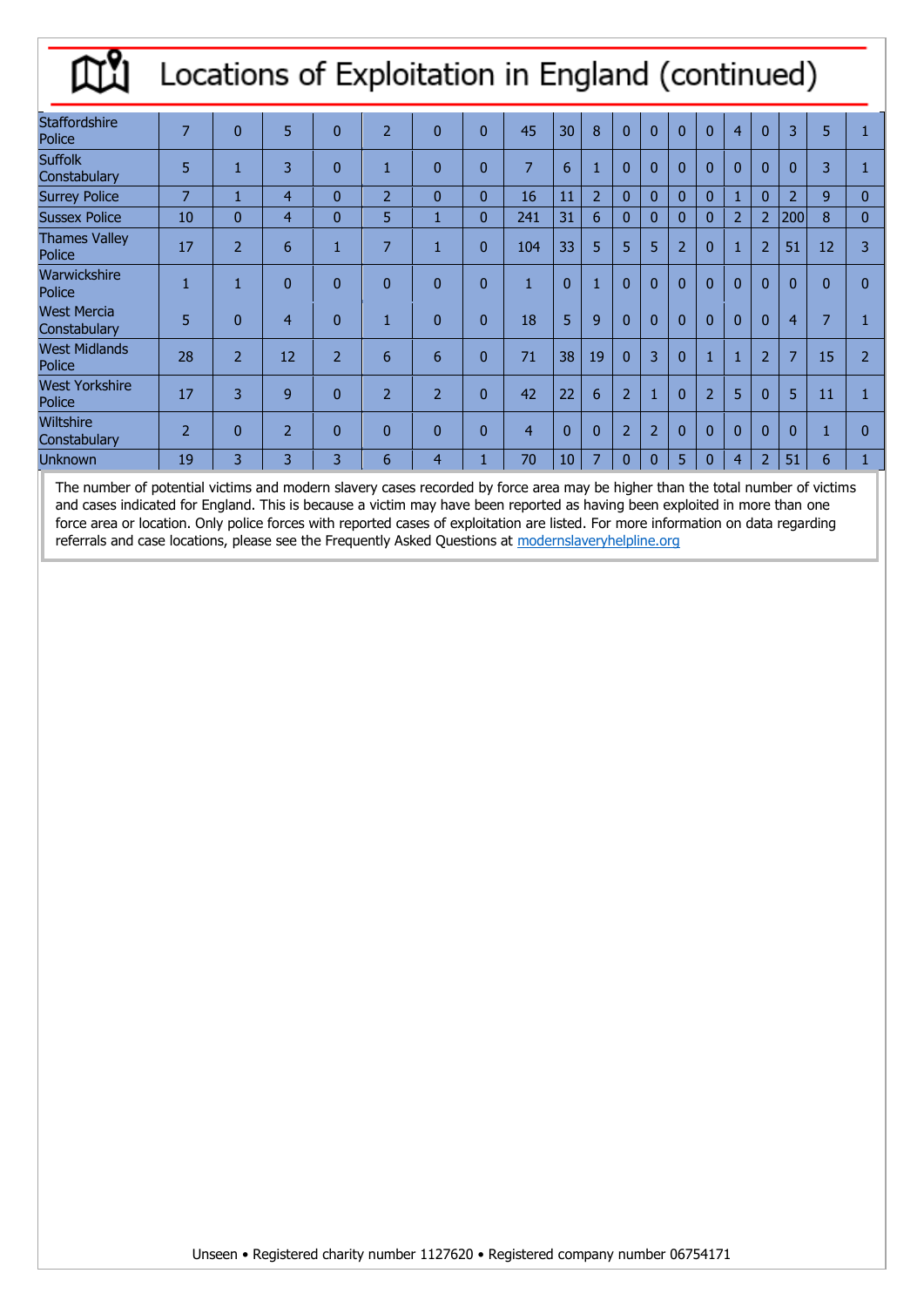## **Scotland**

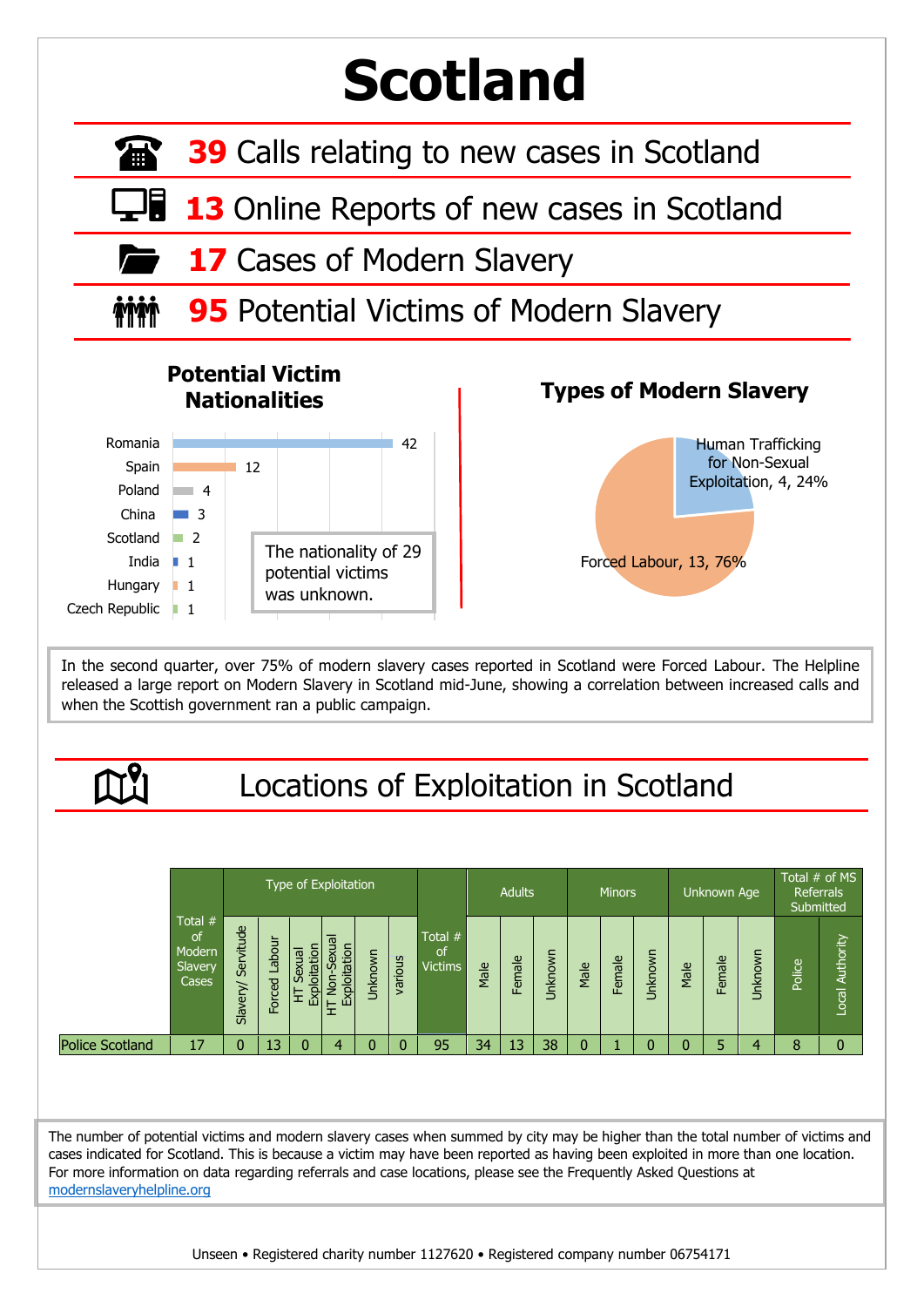## **Wales**

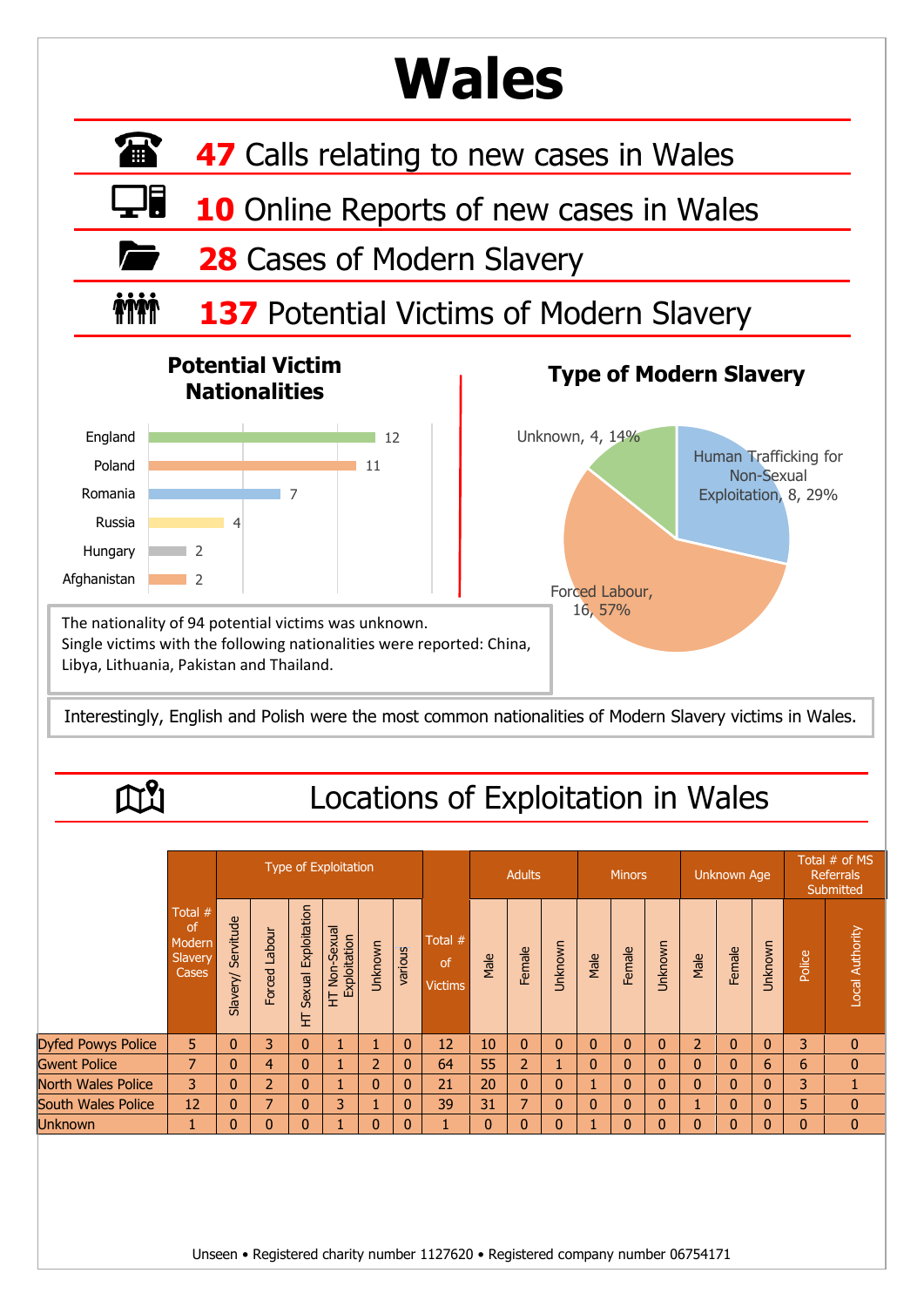